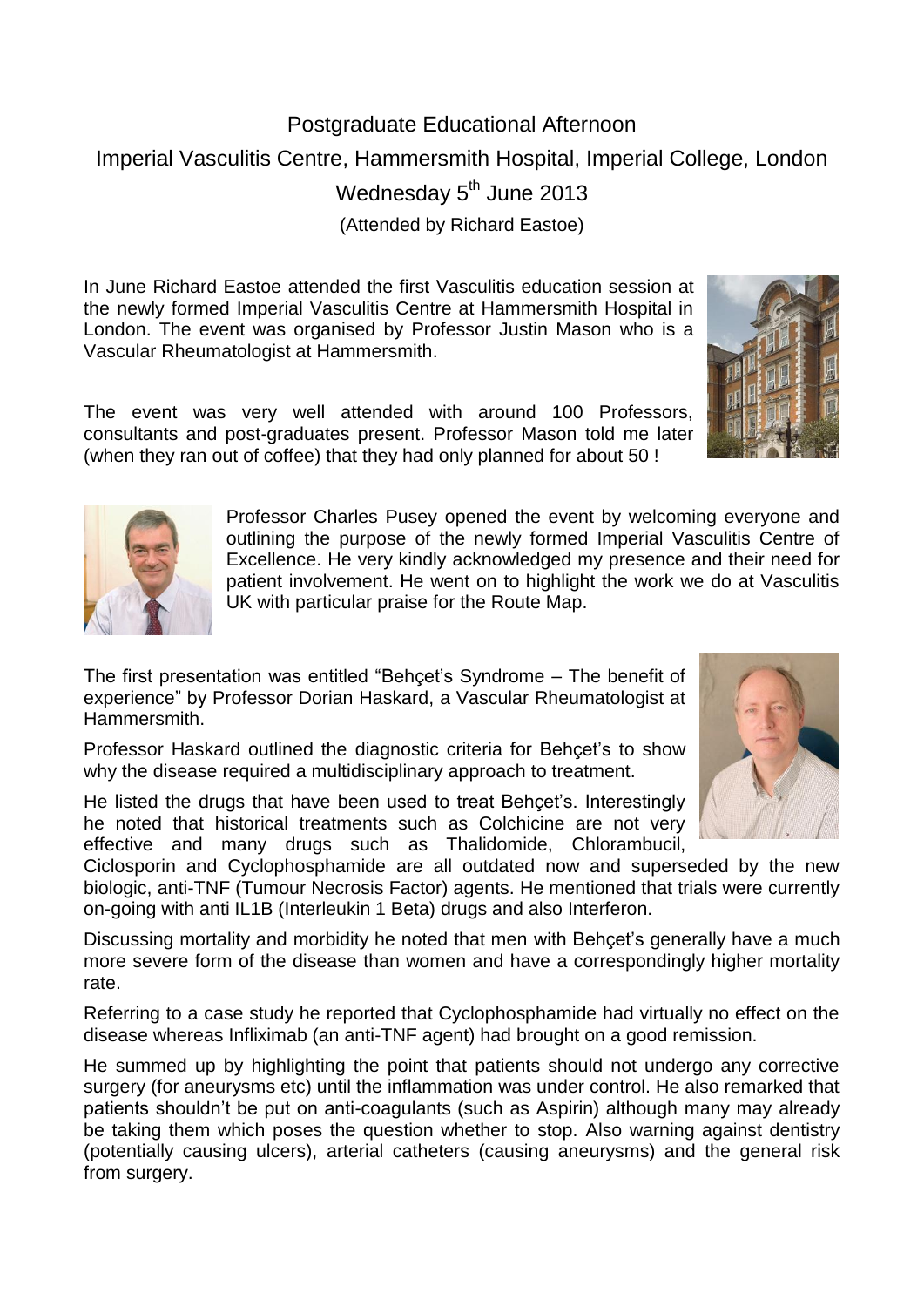During the break, Professor Haskard told me that unfortunately, due to the recent opening of the Behçet's centres of excellence, he was no longer having new Behçet's patients referred to him and would probably have to close down his research into the disease.



The next presentation was by Professor Justin Mason entitled "Takayasu Arteritis – Is the outlook improving ?".

Professor Mason described the pathology of Takayasu's; the symptoms used for diagnosis and some of the common problems. Stenotic lesions (the narrowing of a blood vessel) being present in 90% of cases with Aneurysms (a bulge in a blood vessel) occurring in about 25%.

He said that his aim was to prevent the disease from progressing to stenosis.

He described the tools available to help with diagnosis; FDG-PET scans (a radioactive dye is injected into the patient to allow the scanner to map tissues and the blood flow through the heart), CT Angiography (an iodine based dye is injected into the patient to map the blood vessels), MR Angiography (a form of MRI - Magnetic Resonance Imaging) and Ultrasound.

MRA in particular can show oedema (swellings in the blood vessels) before stenosis sets in. Imaging in this way over say five years can show the remodelling of arteries if the disease is treated early (before stenosis).

Professor Mason told us that he is looking at quantitative scoring for diagnosis (basically giving a numerical value to the likelihood of having the disease).

The recommended treatment for Takayasu's is currently Prednisolone combined with Methotrexate or Azathioprine or Mycophenolate. Interestingly he noted that with the advent of the Biologics, pulsed Cyclophosphamide is becoming less used nowadays.

As was mentioned for Behçet's, Professor Mason advised that it was best to supress disease activity before any corrective surgery was undertaken.

In the future, Professor Mason suggested that Pentraxin 3 (PTX3 – a protein that can be produced by cells in response to primary inflammatory signals) might be used as a biomarker for disease activity. He also alluded to improved MRA imaging allowing the cross sectional display of arteries.

His conclusion was that there was an improved outlook for patients with Takayasu's; diagnostic time is being reduced, diagnostic imaging is getting better and immunosuppressive treatment is improving all the time. He summed up saying that 80% of patients have only a short term disease (about 2 years) with the remaining 20% relapsing.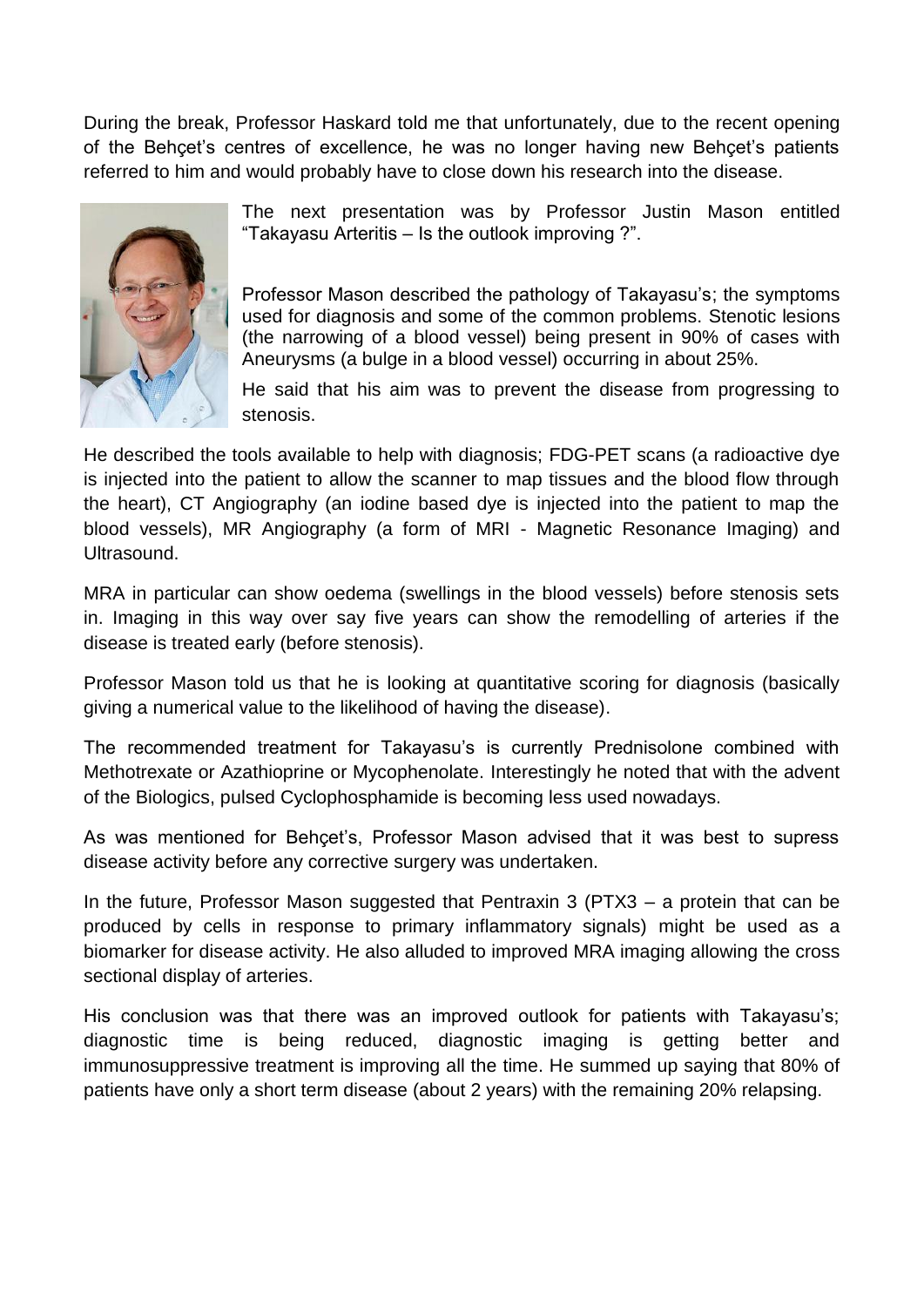The final talk was by Dr Alan Salama, a Nephrologist at the Royal Free Hospital in London. His talk was called "Predicting Relapse and Tolerance in ANCA Associated Vasculitis (AAV)".

Dr Salama made some interesting statements about the different approaches to induction and maintenance of remission :-

For inducing remission :

Cyclophosphamide is better than Methotrexate

Cyclophosphamide is equal to Rituximab

Rituximab is better than Cyclophosphamide for relapses

Cyclophosphamide is equal to Mycophenolate plus Steroids

For maintaining remission :

Azathioprine is equal to Methotrexate

Azathioprine is better than Mycophenolate

Rituximab is still an unknown

Dr Salama said that relapses were more common in ANCA-PR3 then ANCA-MPO Vasculitis. This has led to a study to make Granulomas in the test tube as they are more common in ANCA-PR3 Vasculitis.

ANCA is not a good predictor of relapse but biomarkers may be the way forwards. New research shows that monitoring the CD8 T cell signature can predict relapse in many autoimmune diseases including AAV, Lupus and Inflammatory Bowel Disease.

He said that there were also on-going studies to see if Calprotectin is also a predictor of relapse. He also noted that there is on-going research into the connection between the Thyroid and AAV.

Finally he talked about current evidence for the role of regulatory B cells in retaining remission in Lupus. This is also relevant for AAV and even across all the Vasculitides and may lead to cellular therapy in the future. The Immune Tolerant Network is currently funding a trial to monitor regulatory B cells in AAV patients.

Dr Salama pointed out that many side effects may be due to steroids and not Cyclophosphamide. He said that the thought is that with drugs such as Rituximab specifically targeting B cells, they may not need to immunosuppress patients long term and thus reduce the risks from side effects.

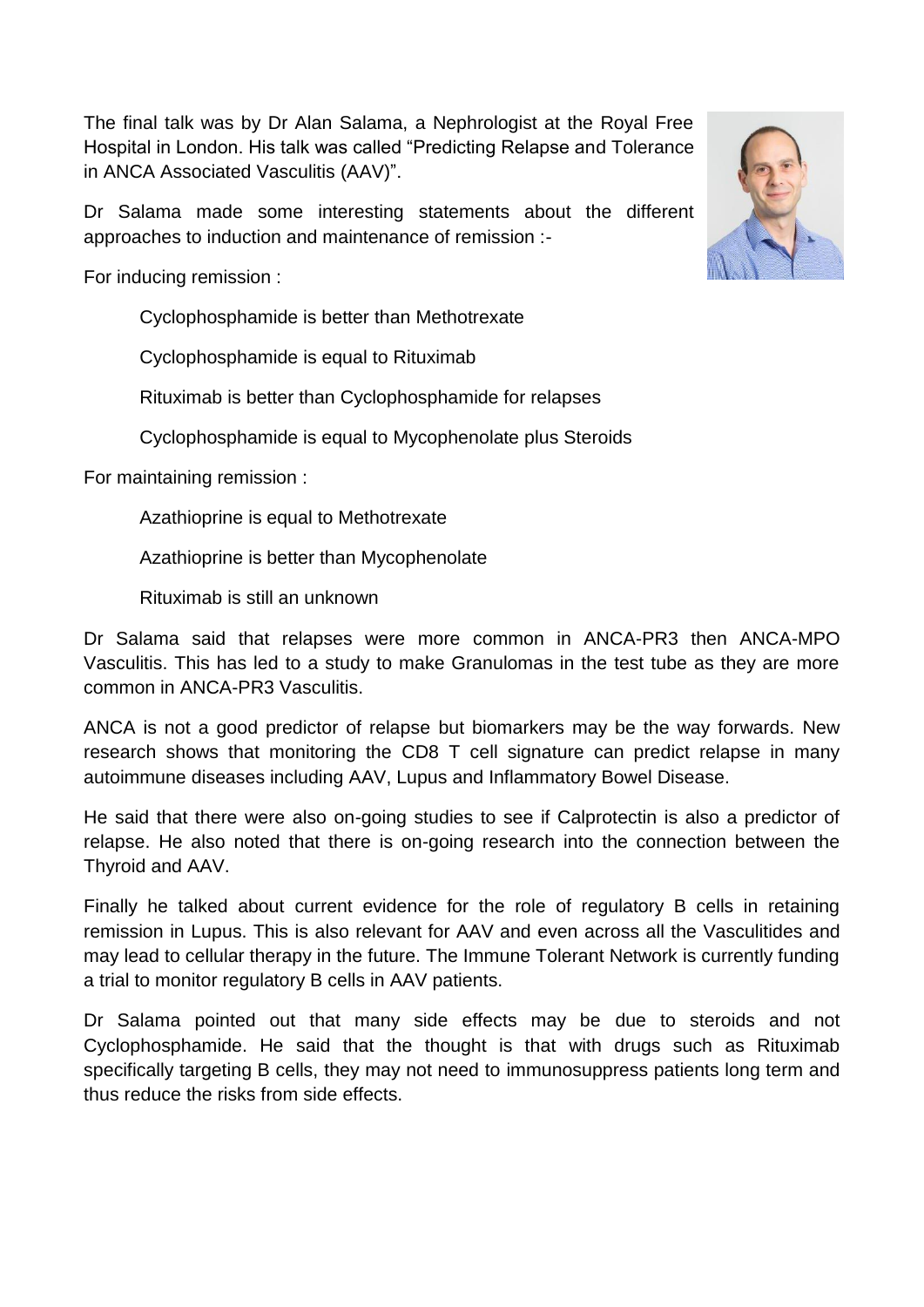Following a break came three case studies entitled "The Vasculitides – A Clinical Challenge".

The first was an interesting case of Henoch Schönlein Purpura (HSP) in an elderly patient, presented by Dr P Patel.

Dr Patel reminded us that HSP is most common in children and tends to present with skin, Kidney and Gastro Intestinal involvement. GI involvement includes oedema (fluid retention causing swelling) and haemorrhage (bleeding) in the small bowel wall. This leads to abdominal pain.

The case study patient also had inflammation of the pancreas (rare) and pulmonary (lung) involvement (very rare). A CT scan of his lungs showed "ground glass" changes indicating diffuse alveolar haemorrhage. Dr Patel warned that a skin biopsy often gives a false negative for HSP and a kidney biopsy is actually the only way to confirm diagnosis.

Dr Patel told us that treatment can be controversial. This is because the disease most often affects children, steroids don't help with the long term kidney problems and there has been shown to be no benefit from using Cyclophosphamide. However from their experience with this patient, Rituximab has shown promise when combined with steroids.

The second study was a case of double positivity in an elderly patient, presented by Dr A Tanna.

Dr Tanna told us that the patient presented with ANCA-MPO Vasculitis plus Anti GBM disease. He had Pulmonary and kidney involvement and was treated with Cyclophosphamide and Plasmapheresis. This was followed by Mycophenolate and steroids for maintenance and led to a good recovery.

Dr Tanna warned that there is a greater risk in immunosuppressing the elderly with comorbidities (two or more diseases). Dr Tanna said that kidney function improves with treatment in the elderly but morbidities (sicknesses) remain the same due to the side effects of the drugs.